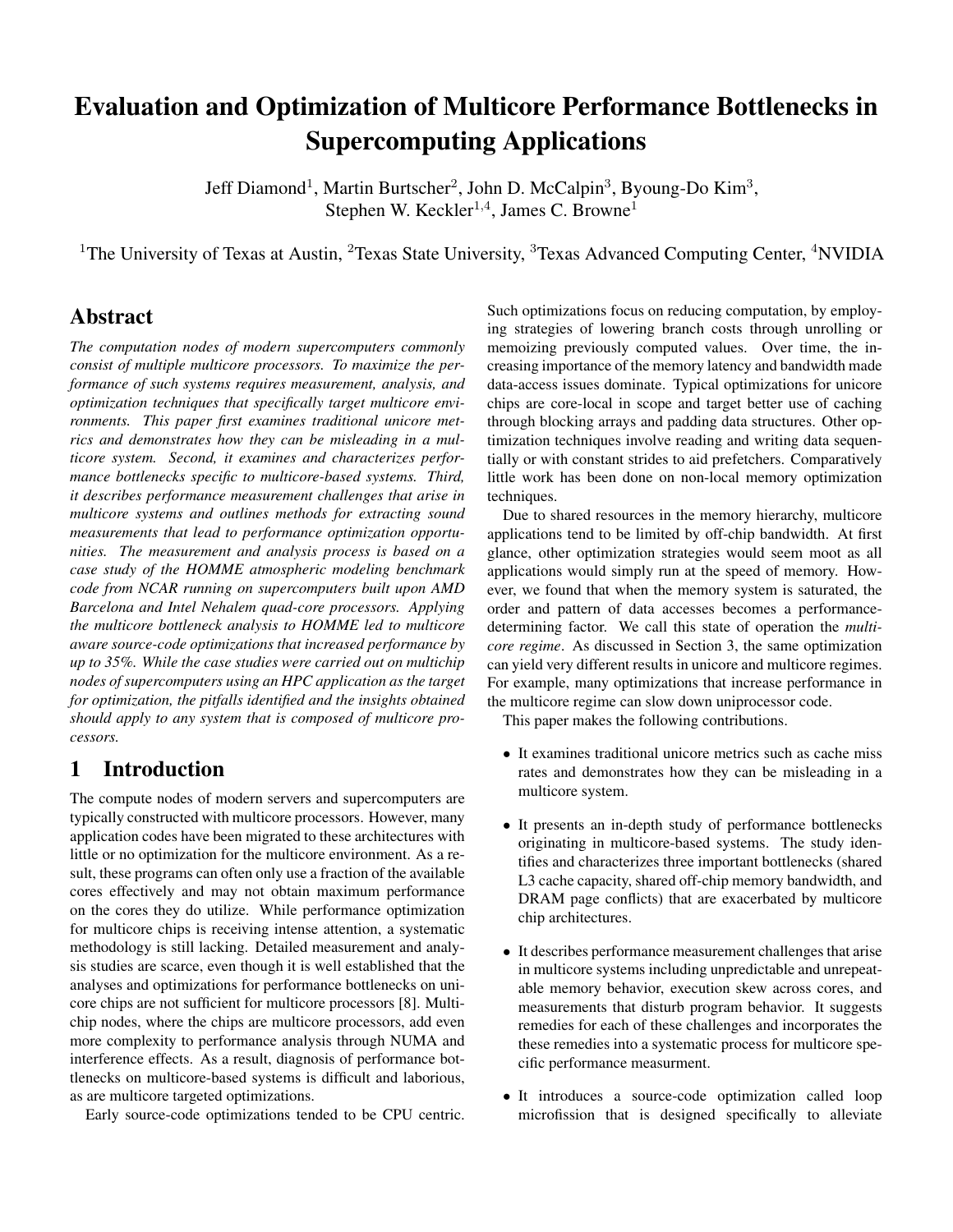multicore-related performance bottlenecks. We observed a performance increase of up to 35% when applying microfission to a well-known supercomputing application.

We conducted this study using the HOMME atmospheric modeling benchmark code from NCAR, a complex application, running on supercomputers built upon AMD Barcelona and Intel Nehalem quad-core processors. While our studies were carried out on this single application, the process for measurement and optimization derived and the insights obtained apply broadly to systems comprising nodes of either single or multiple multicore chips that are used for executing computations that have predictable access patterns and good spatial locality.

The rest of the paper is organized as follows. Section 2 describes our methodology. Section 3 introduces performance issues that arise in measurement and optimization of multicore chips and multichip nodes. Section 4 presents the optimizations and results. Section 5 sketches related work. Section 6 provides conclusions and ideas for future work.

# 2 Methodology

The results reported in this paper are based on experimental measurements on two compute clusters: Ranger, a half petaflop AMD Barcelona-based supercomputer, and Longhorn, an Intel Nehalem-based supercomputer, both located at the Texas Advanced Computing Center. The HPC application we chose for our case studies is the High Order Method Modeling Environment (HOMME), developed by NCAR for their Climate Model 2 [10]. We used the performance tools gprof [9], mpiP [17], Pin [14], PAPI [21], perfctr [22], TAU [24], HPCToolkit [1] and PerfExpert [4] as well as the PGI and Intel compilers. This paper primarily presents our insights and results; additional data and details can be found in the accompanying technical report [7].

### 2.1 Systems

Ranger [23] consists of 3,936 16-way SMP compute nodes, each housing four 2.3 GHz AMD Barcelona-class Opteron quad-core processors for a total of 15,744 processors or 62,976 cores, and a theoretical peak performance of 579 teraflops. Each node has 32 GB of DRAM, of which each quad-core chip controls 8 GB. Nodes are connected by a 1 GByte/second InfiniBand network.

Longhorn [13] is a hybrid system with 256 nodes. Each node contains two quad-core Nehalem-EP processors operating at 2.5 GHz, between 48 GB and 144 GB of DRAM, and two NVIDIA Quadro FX 5800 GPUs. The nodes are connected via a QDR InfiniBand interconnect. For this study, only the 2,048 Nehalem cores were used since our focus is on performance of homogeneous multicore nodes.

Ranger's Barcelona chips support almost 500 hardware performance counter events. Moreover, Ranger has a wide spectrum of performance tools installed, which is why we chose it as our primary host for measurements. However, the Barcelona chips have known core scalability issues [15], whereas the Nehalem chips were designed to overcome these issues. Hence, we chose Longhorn as the secondary host to ensure that our methods, analyses, and insights extend to other processor architectures.

### 2.2 HOMME Benchmark

Many HPC applications can be categorized by three general computational patterns. *Regular parallel applications* have patterns of computations and memory references that tend to be predictable. Examples include finite difference PDE solvers, dense linear algebra solvers, and stencil codes. *Irregular parallel applications* have dynamically changing data structures, such as adaptive meshes, to handle levels of detail or time-varying geometry, but may still maintain reasonable locality through strategies such as irregular blocking. *Graph parallel applications* have their computation time dominated by graph traversal and no spatial locality is guaranteed. Examples arise in bioinformatics and the intelligence community. While load balancing and communication are classical performance bottlenecks for irregular and graph-based applications, as will be shown later, we are interested in key intranode scaling issues that are readily present in all three categories of parallel applications.

For this study, we chose to employ a single large-scale benchmark (HOMME), rather than study a suite of small-scale kernels. HOMME contains dozens of functions and a wide spectrum of loop structures implementing numerous algorithms. Therefore, we believe that the measurements and analyses executed on HOMME span a substantial fraction of the interesting space for regular HPC applications. HOMME is widely used by the supercomputing community and is one of the five HPC Challenge benchmarks [19] that are required for supercomputer acceptance testing.

HOMME (High Order Method Modeling Environment) [10] is an atmospheric general circulation model (AGCM) that provides 3D atmospheric simulation similar to the Community Atmospheric Model (CAM). The code consists of two components: a dynamic core with a hydrostatic equation solver and a physical process module coupled with sub-grid scale models. HOMME is based on 2D spectral elements in curvilinear coordinates on a cubed sphere combined with a second-order finite difference scheme for the vertical discretization and advection. It is written in Fortran 95 and is parallelized with both MPI and OpenMP. However, we are using the benchmark version of HOMME, which uses only MPI.

### 2.3 HOMME Scaling

HOMME is a very sophisticated and diverse example of a "regular" HPC application. It has been designed to scale well to tens of thousands of nodes and is highly optimized for computation and locality. In fact, it exhibits near perfect weak internode scaling (computation per core is constant) to tens of thousands of cores, and excellent strong scaling (total computation is constant), requiring a 900-fold increase in node count before the efficiency drops to half.<sup>1</sup> Despite all these advantages, HOMME's intrachip/intranode scalability, both weak and

<sup>&</sup>lt;sup>1</sup>If p is the number of cores and n is the total size of the data, "strong scaling" means  $n(p) = n$  and "weak scaling" means  $n(p) = np$ .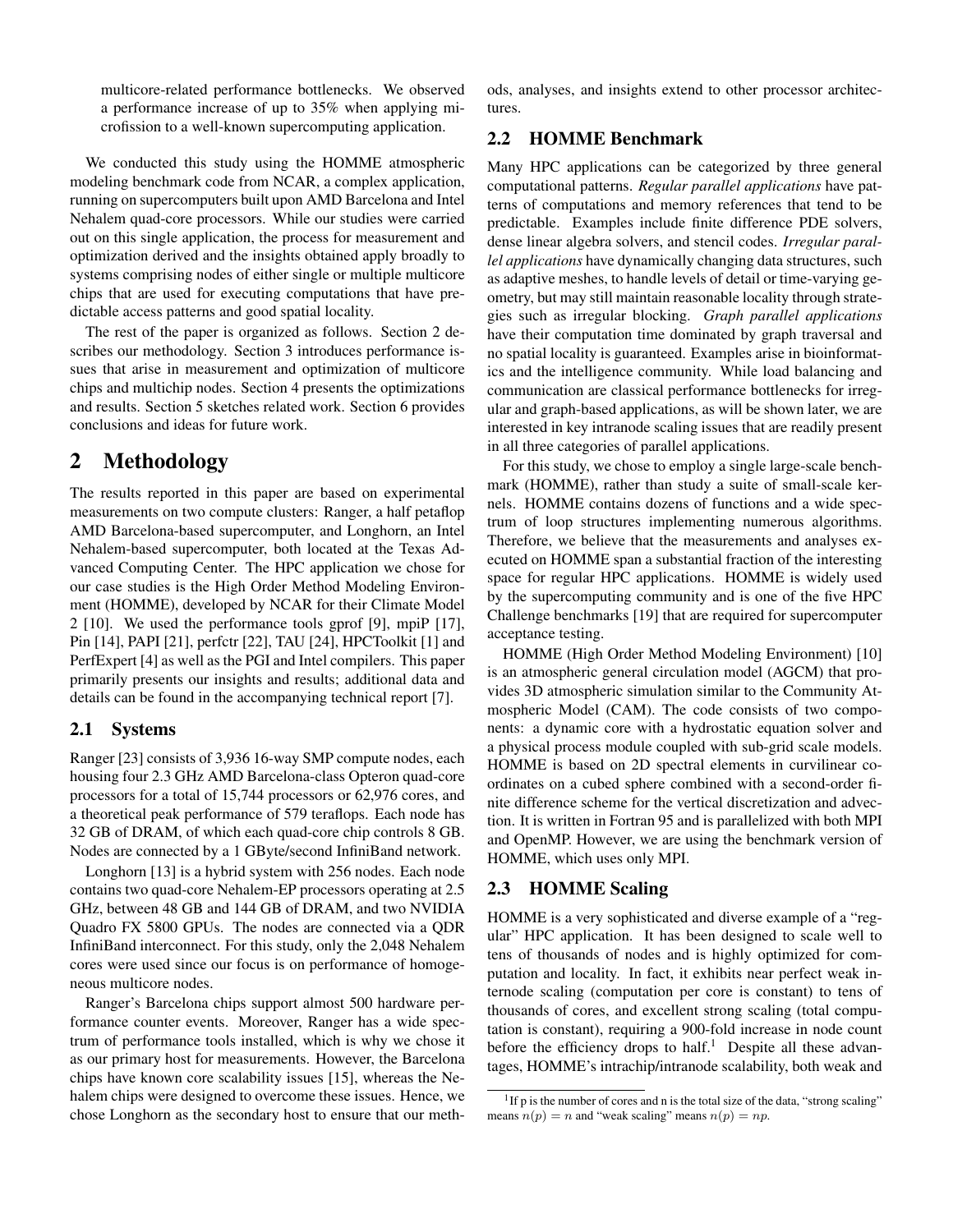

Figure 1: With fixed problem size, HOMME's node count can be increased 900 fold before the computation efficiency halves. The relative cost of communication increases linearly. Elements Per Core (EPC) describes the work done per core.

strong, can be three orders of magnitude lower than its internode scalability.

HOMME is only locally regular. The cube mapped sphere is specified at a certain resolution, and that grid is then broken into elements consisting of 8x8x96 regular meshes. Each element stores physical flow properties as a structure of arrays, requiring 48 KB per value that a given function accesses and up to 9 MB per element. A distributed, general graph connects each element with its four neighbors. When running, each active core is assigned a list of elements to process. Each core computes physical quantities for each element, then in a communication step exchanges boundary data with four neighboring elements. The available memory per compute node limits the possible amount of work per core from a single element up to 801 elements. We use the metric elements per core (EPC) to indicate the amount of work each core performs for a particular mapping of the application to the available cores. <sup>0</sup><br> **Example 1:** With fixed problem size, HOMME's node count can Figure<br>
Figure 1: With fixed problem size, HOMME's node count can Figure<br>
The relative cost of communication increass linearly. Elements Even we have<br>
The r

To examine the strong internode scalability of HOMME, we keep the problem size fixed at the standardized "large" resolution of 1,536 elements, and then vary the number of active Ranger cores from one to 1024. We use 4 cores per node (1 core per quad-core chip) to isolate inter-node from intra-node scaling effects. The solid line in Figure 1 shows that, as the core count is increased and work per core drops, the efficiency (performance relative to perfect linear speedup) drops relatively slowly. The ratio of communication time to computation time increases linearly as work is spread across more cores. That the efficiency drops slowly as the communication overhead increases demonstrates the excellent strong scaling characteristics of HOMME across multiple nodes.

To examine weak scaling, we chose an input data size as close as possible to the standardized "standard" workload of 54 elements per core. Loads other than 54 elements per core were sometimes necessary to ensure that the total number of elements is divisible by the number of cores, removing issues of load bal-



Figure 2: With intranode scaling, HOMME's efficiency falls below 15% when all 16 cores are used on a fixed problem size. Even weak scaling performance still drops by about 40%.

weak scaling is ideal, never falling below 94% of linear speedup. This scalability is a result of using only nearest neighbor communication.

For intranode strong scaling, we chose a fixed resolution that roughly centered on the standard work load of 54 elements/core. For weak scaling, we chose a constant 40 elements/core, the closest we could get to 54 elements/core without imbalancing the load. Sensitivity tests showed that intranode scaling properties were strongly independent on the load per core.

Figure 2 shows the strong and weak intra-node scaling profile from 1 to 16 cores in a four-chip node. For weak intranode scaling, the speedup at 4 cores per chip is 60% of linear and falls off rapidly as more cores are used. For strong intranode scaling, performance increases very slowly when increasing cores per node, and provides little performance benefit beyond 4 cores per node. Regardless of the scaling regime (weak versus strong), improving single-node multicore performance would provide a substantial benefit to the performance of the application, independent of the inter-node scaling characteristics.

Our primary motivation in this paper is to investigate causes that prevent HPC applications with excellent conventional scaling properties from being able to utilize entire multicore supercomputers. If HPC applications cannot make good use of quad core chips now, how will they make use of 8, 12, or even 16 cores per chip in the future?

# 3 Multicore Performance Analysis

This section explores the ways that conventional performance bottlenecks, metrics, and measurement error may be qualitatively and quantitatively different for multicore processors. Section 3.1 examines the basics of good multicore performance and why classical unicore performance metrics may be misleading. Section 3.2 describes three fundamental architectural bottlenecks unique to multicore chips that are the primary barriers to intranode scaling, new performance metrics needed to classify each bottleneck, and some common code styles that may exacerbate them. Section 3.3 describes how measurement artifacts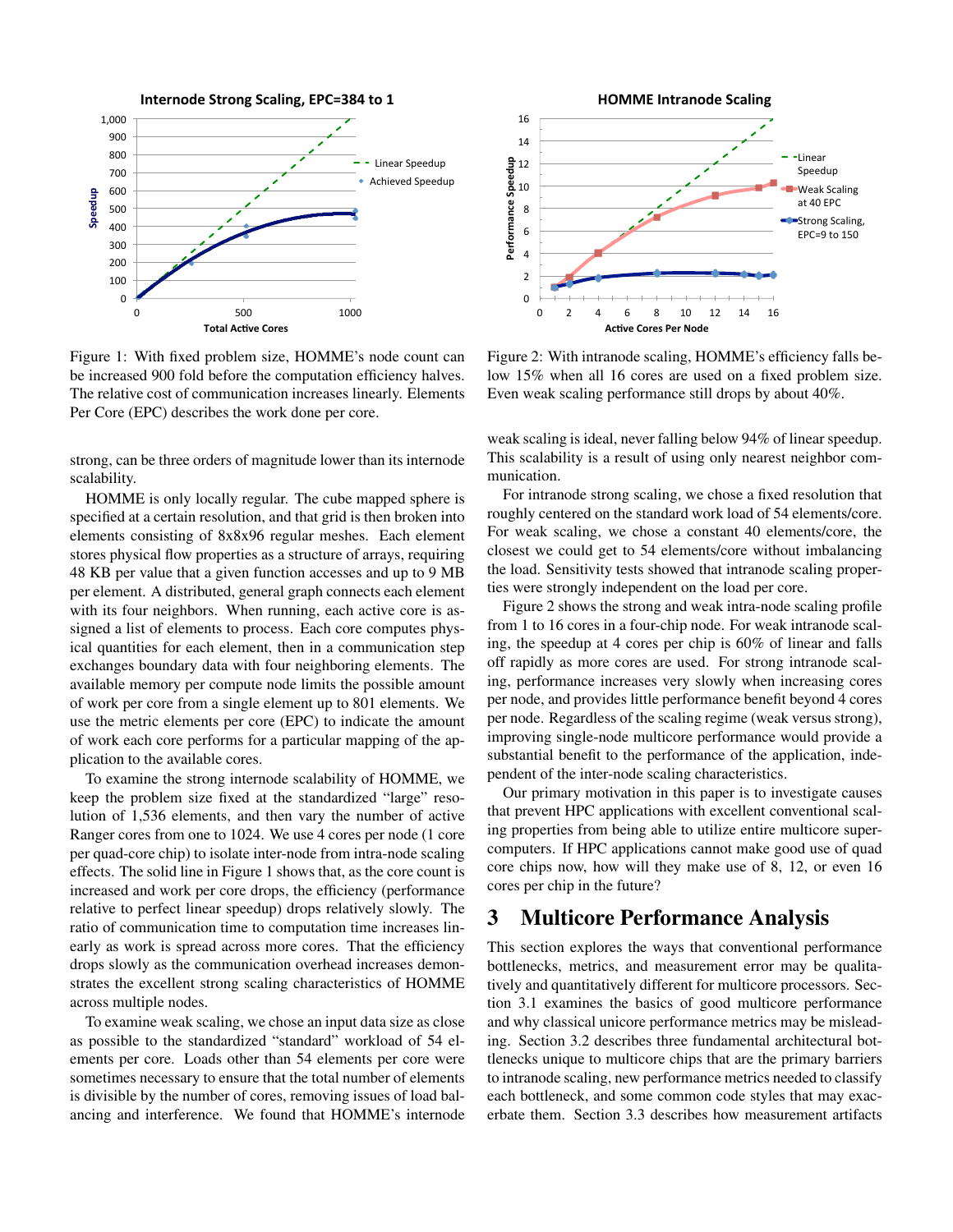change with multicore chips, providing a detailed categorization of memory measurement issues, the impact of *core skew*, and the increased importance of lightweight measurements. The final section summarizes a systematic approach to multicore performance analysis.

### 3.1 Multicore Performance Metrics

This section introduces a fundamental approach to measuring multicore performance along with comments about general performance metrics. It then demonstrates why traditional unicore performance metrics, such as L1 and L2 cache miss rates, do not adequately capture multicore memory issues.

#### 3.1.1 Isolating intranode scaling effects

To simplify our experimental search space, we first determined how small a subset of Ranger we could employ to study intranode scaling. We varied both the number of nodes and the number of cores per node, and found that the efficiency (performance as a function of total cores) was largely independent of the number of nodes and extremely dependent on cores per node. This feature is a testament to the internode scalability of HOMME and enables studying intranode scaling using as few as four 4 socket nodes. For the rest of the paper, we employ a total of 16 threads and spread them across 1 to 4 nodes, keeping the total work constant. We use a *density scaling* metric in which *core density* is defined as the number of cores used per active socket; core density varies from 1 to 4 in our experiments. We then used gprof to determine which of HOMME's procedures contribute most to the execution time and which of these functions suffer most from intrachip scaling issues.

#### 3.1.2 Metrics for "good" performance

The performance of each function of an HPC application can be characterized by three rate metrics: Flops Per Cycle (FPC), the rate of algebraic computation; Instructions Per Cycle (IPC), how hard the CPU is working; and Loads Per Cycle (LPC), how hard the memory system is working. If any of these metrics approach the expected maximum for that architecture, then performance is good and further improvement must be accomplished through algorithmic optimizations. Advertised peak rates for performance metrics in most chips are well-known to be unrealistic. However, reasonably attainable peak rate for application programs can be derived from targeted micro-benchmarks written in high-level languages; these empirically measured rates should be used for assessing performance of application codes. Note that the ratio of these three metrics to each other is fixed by the dynamic instruction mix, so generally only one of them can reach the hardware's maximum. If all three metrics are sub par, then in most cases the performance bottleneck is in the memory system.

Figure 3 shows these three metrics on Ranger for the most important functions in HOMME. For most programs, a combination of a high IPC, a high FPC and a high LPC indicate good performance. An IPC value of 2 is very good for Barcelona chips. In the middle of the graph are three functions with dramatically higher values on all performance metrics that are CPU-



Figure 3: Performance metrics for HOMME's major functions.

bound. The highest performance levels reached by these three CPU-bound functions is roughly 1.8 IPC, 1.3 FPC, and 0.5 LPC. These functions also simultaneously achieve the highest memory performance (LPC) as well. The remaining eight functions are memory bound, with an FPC of 0.1 or less and similarly low IPC and LPC. The multicore optimizations described in Section 4, which are aimed at improving the LPC, increase the FPC value to 0.25 FPC, still far below the reasonably attainable peak rate but more than a factor of two over the FPC of the original code.

#### 3.1.3 Traditional unicore metrics are insufficient

In traditional performance analysis, L1 and L2 cache miss ratios typically provide insight into suspected memory bottlenecks. Furthermore, computation optimizations are often assumed to be irrelevant to performance, since the processor is waiting idly for data. However, we found that on modern multicore systems, these *core local* performance metrics were not good indicators of multicore performance issues for three reasons.

L1 miss ratios may be misleading: A low L1 cache miss ratio by itself is not indicative of good memory performance on many chips because of the way in which hits are counted. When a load accesses a missing cache line, it counts as a miss, but all subsequent loads from that same cache line (which typically holds eight double-precision floating-point values) count as a hit, even before the hardware has been able to bring the cache line into the cache. By itself, this way of counting lowers the effective miss ratio to 12.5%, assuming eight values per cache line, for a regular stride-one application with all misses. In the presence of hardware prefetches, all accesses to a cache line that is not yet in the cache may be counted as hits, resulting in no L1 misses being recorded at all. Finally, once the (relatively small) maximum number of outstanding loads supported by the CPU has been reached, all further loads are stalled. The subsequent delay can be at least as long as a cache miss without being counted as one. As a consequence, a modern application can have great L1 performance but severe bottlenecks lower in the memory hierarchy. In fact, prefetching makes it fairly common to see functions with nearly 100% L1 cache hits actually fetch-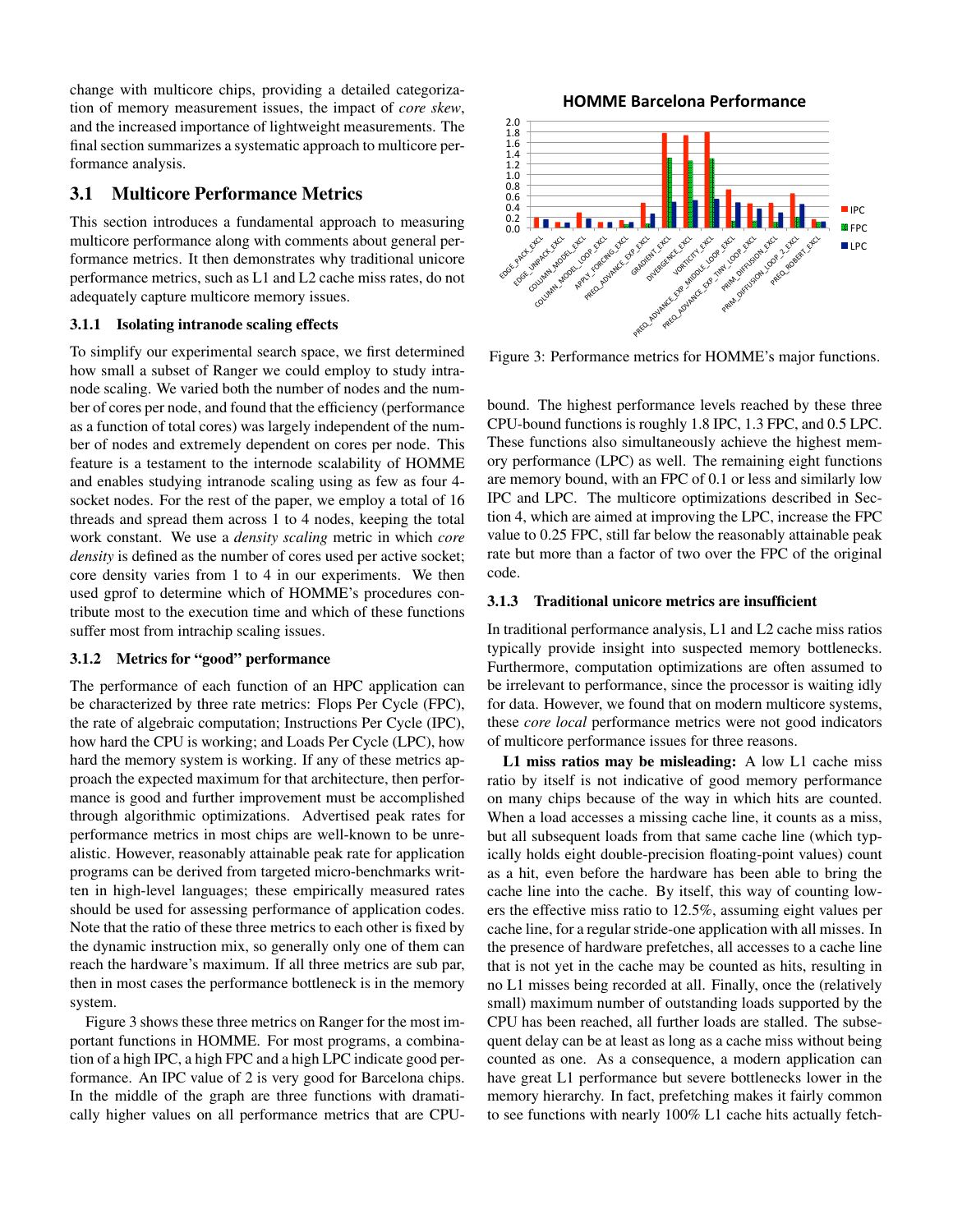

Figure 4: Miss ratio variability of major HOMME functions across the entire memory hierarchy.

ing every value from DRAM and running at DRAM throughput rates. Due to bandwidth limitations of current CPUs, such direct streaming algorithms often suffer a 10-fold slowdown relative to the expected performance.

L2 cache miss ratios may not be predictive: We initially tried to infer memory bottlenecks by looking at the way the core density affected the L2 miss ratios. We assumed that if the L2 miss ratio was low or did not vary much with density, the system did not likely suffer from significant L3 and DRAM scalability problems. This assumption turned out to be false for functions with poor intrachip scalability, but could be corrected by looking at a few additional metrics such as L3 hit and miss ratios and DRAM page hit ratios. We found that the actual L2 traffic can be significantly higher due to prefetching, load replays, and coherence snoops, which we observed to account for as much as 80% of the L2 bandwidth, even in pure MPI codes without any direct data sharing between processes. Figure 4 illustrates the miss rates at all levels of the memory hierarchy for the most important functions in HOMME. Correlating the heights of the bars reveals two important multicore effects: (1) L3 and DRAM miss rates are much higher than L1 and L2 miss rates and (2) the degree of L1 and L2 miss rates is not predictive of L3 or DRAM miss rates, and in fact is often uncorrelated with intrachip scalability. Miss rates increase further down the memory hierarchy, since locality is being skimmed by the higher caches.

Conventional CPU optimizations may be counterproductive: Applications are typically memory bound when multicore performance problems are present. However, CPU metrics and optimizations are still relevant because in the *multicore regime*, the exact order of load instructions has a first-class effect on performance. As such, many CPU unicore optimizations actually have the potential to hurt performance in the multicore regime. Figure 5 shows compiler flag effects on a baseline and aggressive multicore fission and blocking optimization on PreqRobert, as described in Section 4. Aggressive compiler optimizations such as "-O3" nearly doubled performance in the unicore regime of 1 core per chip, but the combination of optimizations drastically reduced performance in the multicore regime at 4 cores per



Figure 5: Effect of compiler optimization flags on Longhorn. "Opt" is a multicore optimization involving microfission and blocking arrays for the L1 cache.

chip by creating irregular access patterns. This example quantifies the degree to which CPU optimizations may behave differently depending on core density. The degraded performance stemming from the irregular access patterns generated by higher levels of unicore compiler optimization is why HPC users commonly use the -O2 instead of the -O3 optimization level.

In our experiments with the two compilers available on Ranger (PGI and Intel's icc 10.1), we also found that different compilers produce code with very different memory access patterns from the same source code. Specifically, we observed that the performance metrics for individual functions may vary by up to 40% between compilers, and metrics like cache and DRAM miss rates can vary by 3x.

### 3.2 Multicore Bottlenecks

This section describes three main architectural resources that we found to cause scalability issues in multicore chips: L3 cache capacity, off-chip bandwidth, and DRAM banks. This section also discusses how to measure and differentiate the effects of each of these bottlenecks, an important process as the optimizations for each bottleneck can differ.

Generally, issues in the memory system flow downwards: L3 capacity issues increase off-chip bandwidth demands, and offchip bandwidth may exacerbate DRAM bank misses. However, it is still possible to experience any of these issues as the primary bottleneck.

#### 3.2.1 L3 cache capacity

As seen in the previous section, the causes of poor intrachip scaling cannot be resolved from only L1 and L2 miss ratios. Further complicating measurements, the performance counters needed for L3 measurements and beyond are typically not supported directly in general purpose performance tools such as PAPI. We were able to use native hardware counters as defined in processor user guides [2, 11]. Fortunately, all of the tools we used for our case studies support passing native counter IDs to the hardware.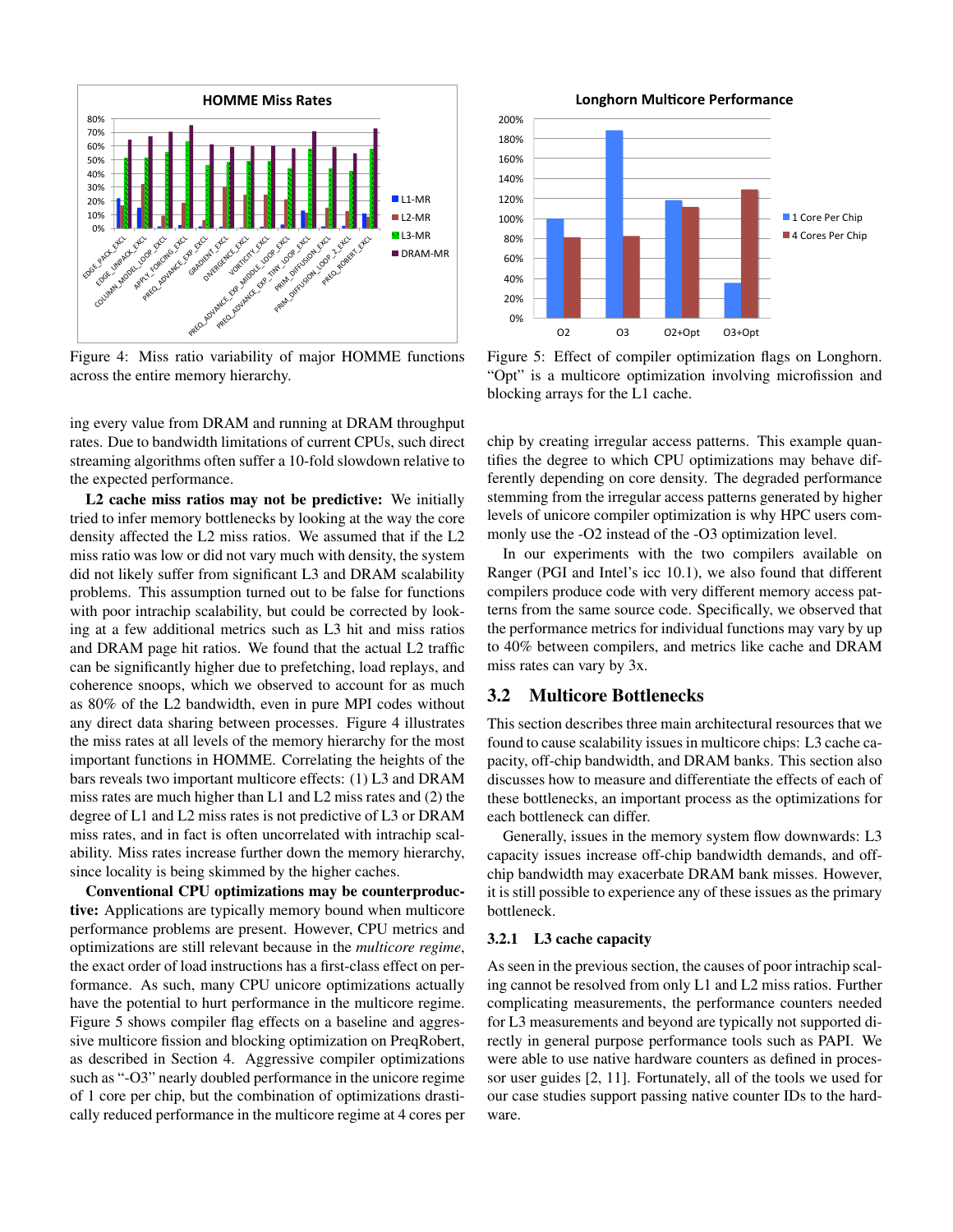

Figure 6: Loads Per Instruction: HOMME has an arithmetic intensity typical of HPC programs, with 60%-100% of the instructions accessing memory in 8 of the 11 most important functions.

**Diagnosis:** If the L3 miss ratio significantly increases when going from the minimum to the maximum core density, it is likely that at least part of the performance problem is the L3 capacity, since each core can now only use a fraction of the shared cache. Note that the effective cache capacity can further be reduced by associativity issues and false sharing between processes. Since L3 cache misses directly translate into off-chip (i.e., node-level) bandwidth, applications with L3 capacity issues also tend to have memory bandwidth issues. Common solutions involve reducing a function's cache footprint, either in absolute terms or ephemerally, by using data serially. Some common pitfalls are listed next.

Storing intermediate values to reduce computation. When cache capacity is an issue, a good optimization is to reduce the memory footprint of a function by reducing or reusing temporary variables and redundant arrays. DRAM streaming speeds are 10 to 20 times slower than normal instruction execution, leaving ample time to compute values redundantly instead of storing them. Interchanging or promoting loops to minimize passes over the data can boost arithmetic intensity. Although these types of optimizations are worthwhile, they may be infeasible for large programs or when a programmer has limited familiarity with the code.

Operating on many values at once, instead of one at a time. An even easier optimization which does not require knowledge of the code is described in Section 4, in which a technique we call loop *microfission* results in drastically reducing the short term memory footprint of an application without effecting the algorithm.

#### 3.2.2 Off-chip bandwidth

Off-chip bandwidth is now recognized as a first order bottleneck with multicore chips. Figure 6 illustrates LPI, or Loads Per Instruction, for the key functions in HOMME. More than half of the key functions require a memory access with almost every instruction executed. Because the x86 instruction set allows most instructions to include a memory operand, the LPI metric

can effectively double as compared to a load/store architecture. HOMME is typical of HPC applications, which commonly have little reuse of data values and therefore do not benefit much from a cache hierarchy. The off-chip memory accesses can be estimated by the L3 misses or DRAM data accesses. It can also be instructive to look at a function's "taper", defined as the number of bytes a given function needs to read per instruction at a given level of the memory hierarchy, typically off-chip DRAM. Most studies focus on bytes read from off-chip DRAM per instruction. Many functions in HOMME require one in three memory accesses to go off-chip, which can be used to determine the suitability of a given supercomputer to run a given HPC application.

Averages can be misleading. The performance weighted average for HOMME is just 0.8 bytes/flop off chip, but this average includes a significant number of functions that have no off-chip traffic. Peak values are critical to maintaining average performance, and we therefore recommend studying functions individually.

Determining a function's off-chip bandwidth needs requires minimum thread density. The bandwidth requirements of a function can only be judged when it is running unconstrained at one process per chip. If examined at full core density, it may paradoxically appear that the function's bandwidth usage has decreased, yet performance is worse.

Diagnosis: The magnitude of bandwidth bottlenecks, if any, can be gauged by the amount the function exceeds its share of off-chip bandwidth when running at 1 core per chip, which is the total off-chip bandwidth divided by the number of cores per chip.

#### 3.2.3 DRAM pages

Perhaps the least studied multicore performance bottleneck involves contention over DRAM pages (not to be confused with OS pages.) A DRAM page represents a row of data that has been read from a DRAM bank and is cached within the DRAM for faster access. DRAM pages can be large, 32 KB in the case of Ranger, and there are typically two per DIMM. This means that a Ranger node shares 32 different 32 KB pages among 16 cores on four chips, yielding a megabyte of SRAM cache in the main memory.

Diagnosis: Most systems have straightforward counters to estimate the total number of DRAM accesses and DRAM page hits, which may be significantly greater than the number of L3 misses due to prefetched data. The performance effect of DRAM page misses has become a first order concern in the multicore regime due to the following reasons.

DRAM contention can significantly impact performance. When a DRAM request is outside an open page, the page must first be written back to DRAM (closed) and the next page read out (opened), which adds 30 ns (69 cycles at 2.3 GHz) to the access time and reduces DRAM performance. As an optimization, the DRAM controller will attempt to close a row (write back the results) after a certain amount of time so the next access only needs to open a row, saving 15 ns. While this represents only 20% of the access time on Barcelona chips, newer processors have been reducing absolute latency to DRAM, so the impor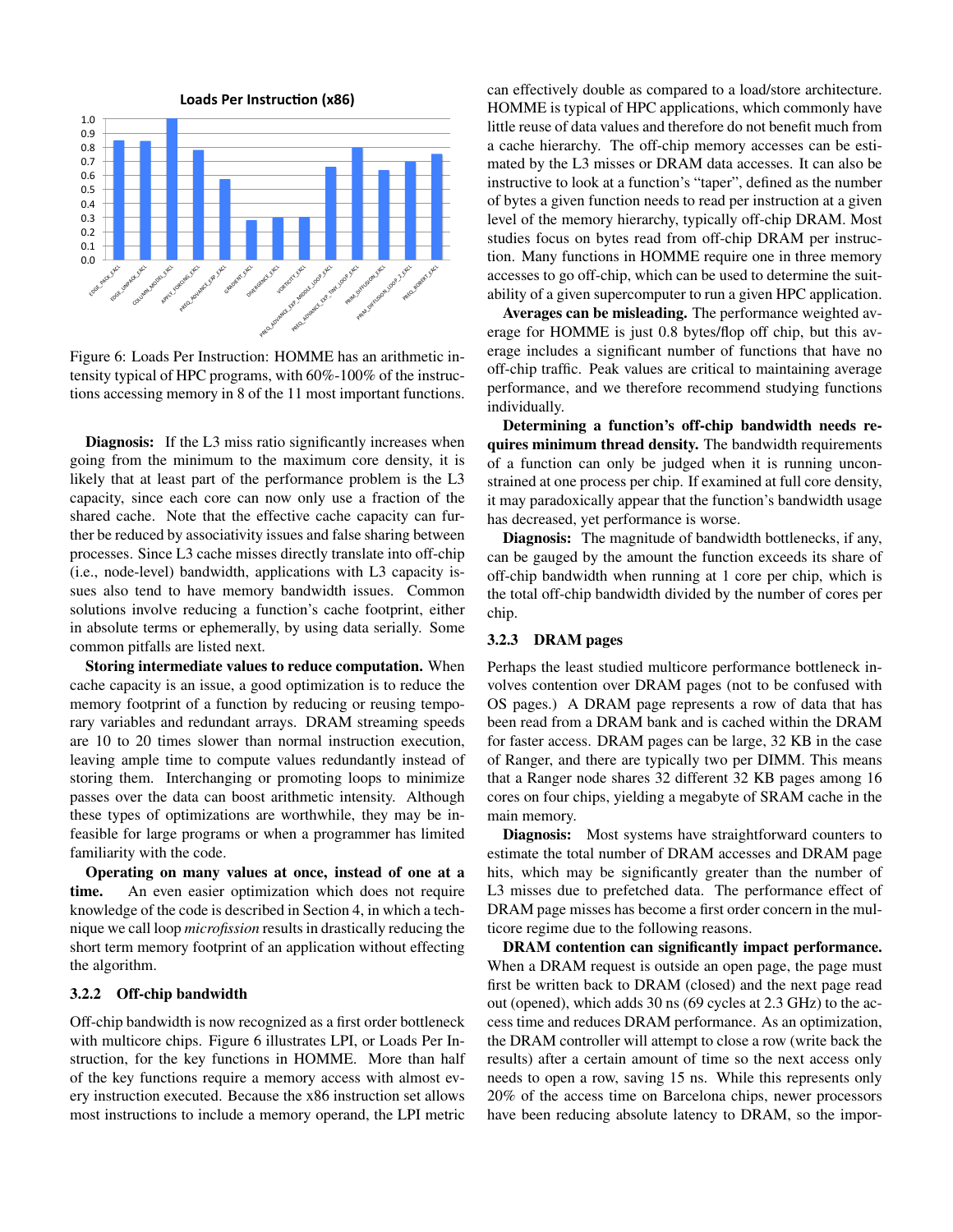tance of page misses will grow with time. As the number of cores per node grows, contention will increase, and making effective use of DRAM pages will be more difficult. More significant than this individual increase in latency is the reduction in effective DRAM bandwidth when DRAM bank miss rates are high. It is not uncommon to have a more than 50% DRAM bank miss rate when multiple cores contend for banks. While DRAM controllers have buffers and schedulers to mitigate these issues, they tend to by myopic due to limited buffer space.

DRAM Optimization is not necessarily complex. Many papers in the literature have focused on optimizing memory controllers and thread schedulers to reduce DRAM page contention, but few have explored the potential of employing high-level code transformations to reduce DRAM conflicts. Managing DRAM locality at the program source level is difficult because we cannot easily control where memory is physically allocated, where those physical pages reside in the node, or when exactly the cores on a node access different pages. However, high-level code transformations can alter the locality in the access patterns to reduce the average number of conflicts and thereby increase performance. Section 4 illustrates the most important multicore optimization we found, using specially targeted loop fission to reduce DRAM page conflicts.

### 3.3 Multicore Measurement Issues

The previous subsections described *what* is important to measure. However, these new scaling and optimization behaviors resulting from multicore architectural bottlenecks also lead to performance *measurement* issues that are not merely different, but that can be extremely difficult to overcome. This section categorizes the ways in which multicore measurement issues fundamentally differ from traditional performance measurements, and follows with a description of the disturbance impact of *core skew* and techniques required to minimize measurement disturbances.

Classical optimizations focus on CPU performance and CPU monitoring. Their primary metric is speed, and aside from uncertainty regarding out-of-order execution, timing code could simply subtract out its own execution time and have minimal disturbance on running code. Although memory performance is critical for a wide span of applications ranging from HPC to databases that tend to have low arithmetic intensity (Figure 6), multicore scalability issues tend to arise from complex interactions of a hierarchical memory structure contested by many cores. This observation leads to the following fundamental difficulties when trying to trace a memory performance issue to its cause in software.

• Memory effects are highly context sensitive. They depend on the state of all the caches and DRAM banks in the system. The performance of a given function that always performs the same amount of computation will tend to have a much higher degree of variability, and depend much more on its calling context, since performance will depend on the data the calling functions have brought on chip and the state of the memory system upon entering the function.

- Memory bottlenecks tend to be bursty. This results in extreme local variations in performance that might be hidden in larger averages.
- Memory interactions are nondeterministic. Just as debugging parallel programs can be hard due to nondeterminism, memory bottlenecks caused by the interactions of threads on the memory system also tend to be nondeterministic.
- Memory bottlenecks can be highly non-local. Because the latency of the memory system can be hundreds to thousands of cycles, and because memory access speed is affected by the activities of previous memory operations, an apparent memory bottleneck often is caused by earlier functions. Additionally, the natural time skew between the activities of different cores and chips tend to spread the range of memory effects far beyond the time of complete cache turn over, the time it takes for all data in the on-chip memory hierarchy to be replaced with new data.
- Disturbing memory behavior in the attempt to measure it is much easier in the multicore regime, due to the difficulty in bracketing memory effects. The influence of a performance measurement may be felt much later, while the counter events recorded during the actual timing calls may have been caused by code in an earlier timing interval or may even have been influenced by a different core running different code. Any sophisticated timing library will need to make multiple round trips to main memory to update counter totals, resulting in time dilations of thousands to millions cycles, which along with such effects as prefetching and cache interference can create disturbances in the entire memory system that last for tens of billions of cycles. More details on this appear in the following subsection. For this reason, we have found that developing or utilizing extremely light weight timing libraries is required to see an optimization's effects on the running code and not simply the optimization's effects on the timing code.

As a result of these fundamental issues, the notion of a given function having "average performance characteristics" is less certain, and the performance effects of the measurements themselves are much more difficult to isolate and remove. The next subsection discusses these issues in more detail and suggests techniques to overcome them.

#### 3.3.1 Effects of Core Skew

An important performance effect in the multicore regime is what we call "core skew" effects. Because each core might be in a slightly different phase of execution, different functions may be running on different cores at the same time. This effect can be due to natural drift between synchronizations, such as from NUMA effects or non-deterministic memory contention, or due to an intense memory event having a somewhat serializing effect, pushing the cores further out of phase. Finally, this effect can be caused by a single core performing unique duties, such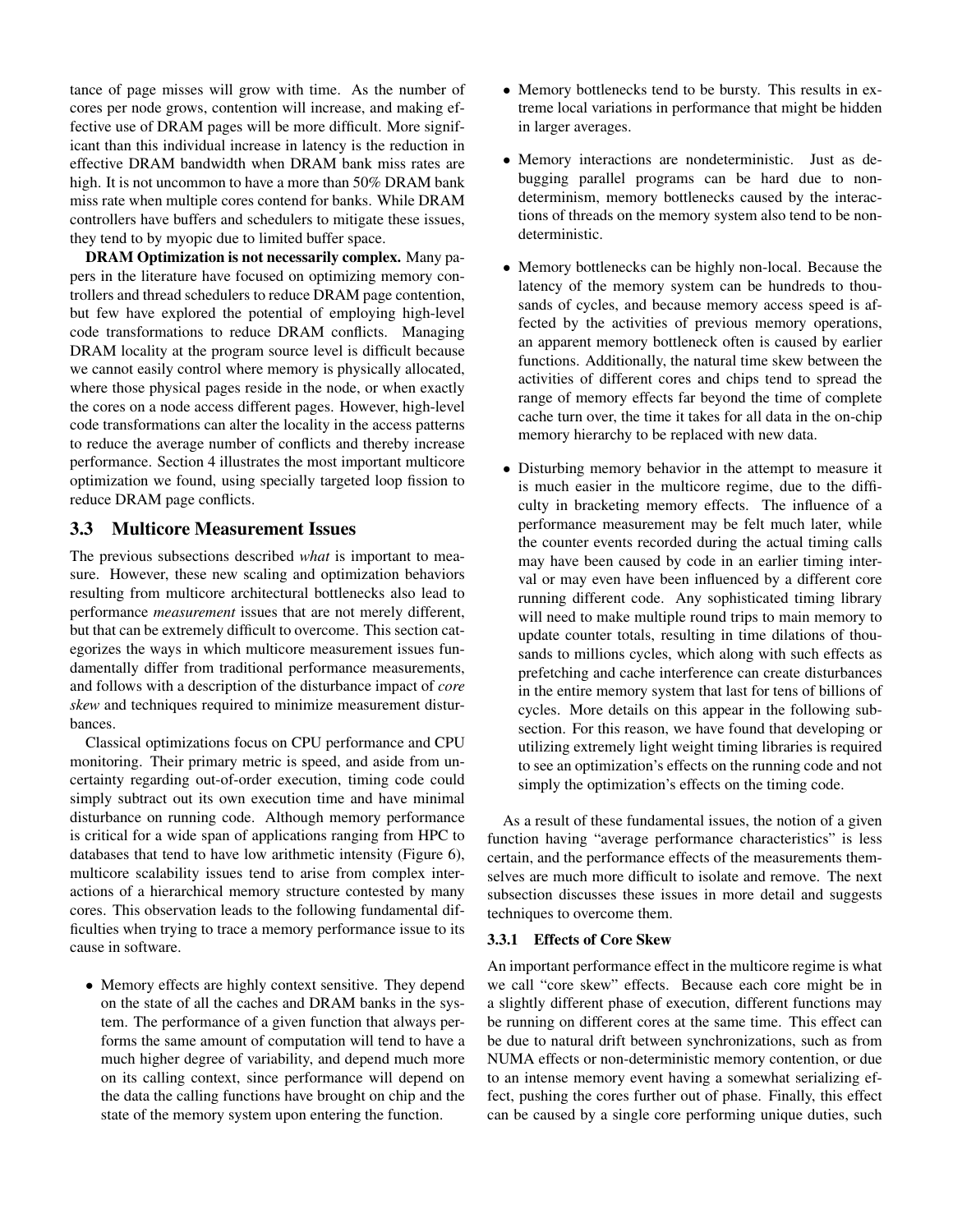

Figure 7: Core skew causes significant jitter and prolongs disturbances for tens of billions of cycles, making temporal context critical in measurement.

as printing results or doing performance monitoring, that kicks that core further out of phase relative to the others. The effect is that an intense event gets "smeared out" over time, because it remains in operation from the time the first core starts the section until the last core finishes it. At a phase change boundary, light computational functions may slightly overlap with memory intensive functions, slowing their performance.

Figure 7 shows all these effects in HOMME. The figure demonstrates the average execution time of a single function, PreqRobert, for each major computational timestep, across a trillion cycle window. These are not short term performance fluctuations, but averages of hundreds of executions over more than a billion cycles. In particular, the extreme oscillations caused by program initialization (not shown on graph) still cause performance oscillations of 35% (clipped in graph) tens of billions of cycles later. The latent perturbations are large enough to throw off total performance averages dramatically. Note that these perturbations last many times longer than the complete turnover of all data in the memory system, which occurs many times per major timestep, and even longer than a single major timestep, during which all cores resynchronize execution through a local barrier.

In addition, because the continuous performance oscillation (on the order of a few billion cycles, or 3 timesteps on Ranger and 8 timesteps on Longhorn) is larger than the difference in average performance, average performance values do not correctly convey which optimization is better. While this graph demonstrates background oscillations of just a few percent, we have observed periodic oscillations up to 20%.

Many people already know to fast forward over the initialization and cache warm-up time. But in the multicore regime, one must fast forward *tens of billions of cycles* into regular code execution for the skew disturbances to die down. It is also critical to minimize clock skew by having all cores do as similar operations as possible.

Performance oscillations and extreme perturbation delays

| function size                  | $%$ exec time |
|--------------------------------|---------------|
| 2,000 cycles or less           | 20%           |
| 2,000 to 10,000 cycles         | 10%           |
| 10K to 200K                    | 15%           |
| 200K to 1 million cycles       | 15%           |
| 1 million to 10 million cycles | $0\%$         |
| 10 million or more cycles      | 35%           |
|                                |               |

Table 1: Duration of important HOMME functions

combine and make it critical for performance measurements to preserve temporal context. The variation spikes on the left side of Figure 7 are so high that the average performance of many key functions depends on exactly when the timing starts. This is why for HOMME, temporal context was much more important than calling context. Another classic example where temporal context is critical is when touching a page for the first time causes TLB misses with page initializations taking 25,000 cycles each. If the system in use does not support huge pages, initialization can consume a large fraction of execution time.

Because conventional instruction logging is completely impractical for functions that recur tens of millions of times a second or more, we developed a hierarchical scheme in which performance metrics were averaged over sub millisecond periods, and then these period averages were used to accumulate statistical information about variation with time.

#### 3.3.2 Minimizing measurement disturbance

Many measurement tools are very heavyweight, but rely on the concept of sampling versus explicit measurements. The idea is to mitigate huge perturbations to the code by only doing the measurement once in a while. As a result, it is not uncommon for many tools to dilate execution time several, if not dozens of times over [1]. While this approach will always work if only a single measurement is taken during an entire run, it can lead to serious disturbance issues when averaging many samples over many functions by completely changing the behavior of the memory system. This paper has already shown that memory disturbances can last for billions of cycles. The result is that perceived bottlenecks and optimization solutions are actually optimizing the measurement code.

On modern CPUs, cycle latencies are much larger. A single assembly instruction to read one performance counter takes 9 cycles. Reading 4 counters at once takes 30 cycles and is done twice per interval. A user function call can take 40 cycles. A running total must be updated, and in typical HPC functions, will be flushed from the cache between calls. Even a single low level user call to PAPI READ to get a performance counter value takes 400 cycles, and a system call can take 5,000 cycles. Yet, even these calls are trivial compared to more heavyweight timing code that may take tens of millions of cycles and completely disrupt the memory system.

In contrast to this trend, Table 1 shows the distribution of lifespans of the most important HOMME functions. Roughly half of HOMME's run time (45%) is spent in very small functions, with 20% of execution time spent in functions only 2,000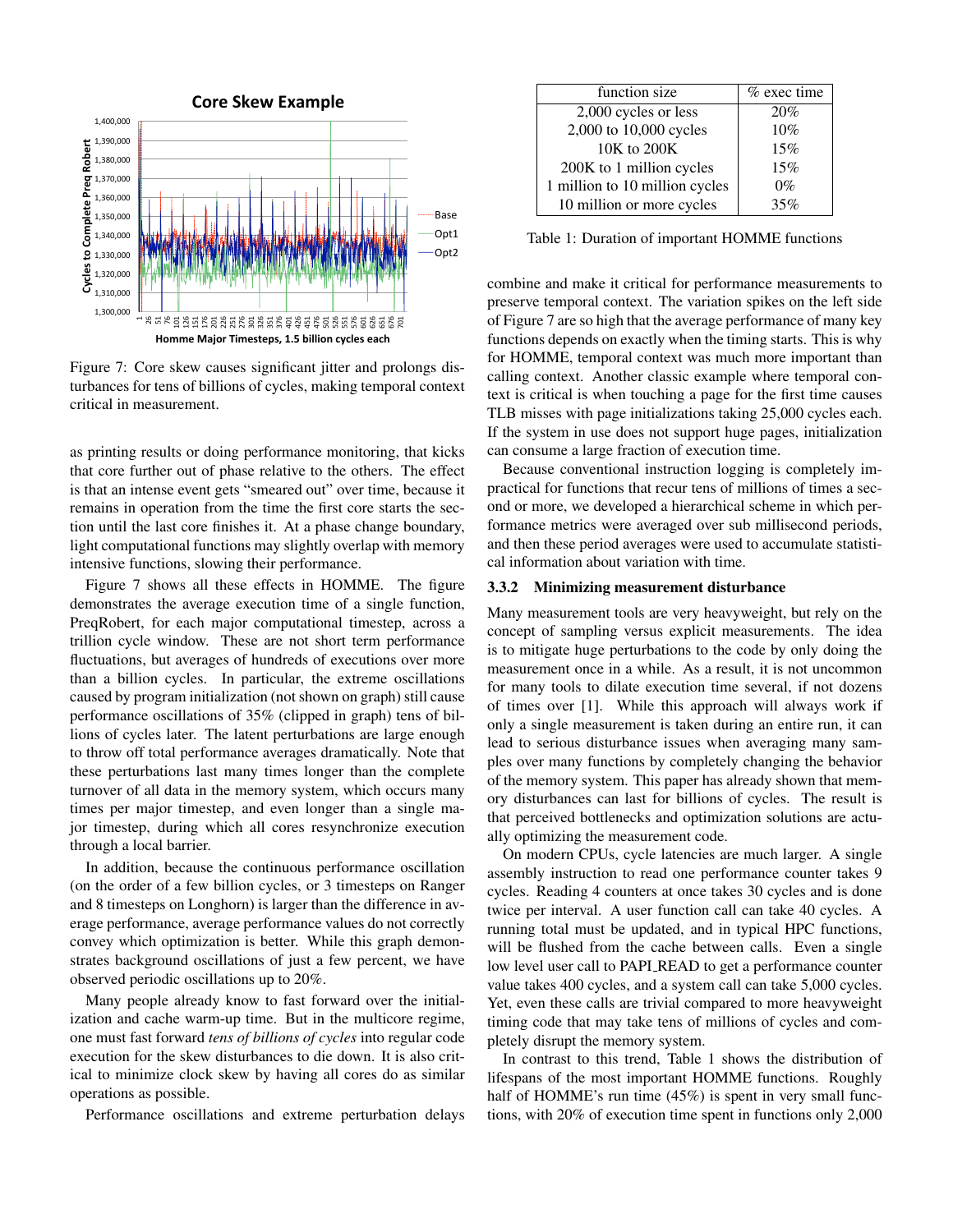cycles long, less than a single microsecond. Note that only the largest category in the table includes functions that run for 1 millisecond or longer. Additionally, short lived functions are called with extremely high frequency, with some exceeding tens of millions of calls per second. And the effect of core skew means that these functions exhibit a large variation in performance characteristics. While we found conventional measurement techniques would work for relatively large functions taking several milliseconds or longer, about half the important HOMME functions require special measurement care to avoid arbitrarily wrong measurements. This is even more essential when evaluating potential code optimizations.

The important message is that correct assessment of bottlenecks requires utilizing multiple performance analysis tools to get qualitatively correct answers. Higher level measurement tools, which are simple to use but extremely heavy weight, are convenient for initial classification and for analysis of long running functions of tens of milliseconds or more. But once small, important functions are discovered, proper analysis requires a more delicate and targeted measurement approach such as custom PAPI or PerfCtr calls, or using lightweight or targeted tools like gprof and TAU. We provide a brief summary of our tool experiences below.

We found gprof [9] was the easiest tool to use and had the lowest overhead of any available tool aside from our custom PerfCtr code. gprof uses statistical sampling, but was accurate for all but the three smallest functions in HOMME. Tau had the lowest overhead of any explicit sampling tool, and could handle any kind of sampling context [24]. HPCToolkit had high overhead, but was the only tool that found code hot spots in arbitrary loop nests [1]. In fact HPCToolkit was responsible for isolating three of the top 11 most important code regions. PerfExpert [4, 6] is a new tool designed to be as easy to use as gprof, and it worked reasonably well on this task. However, for our most difficult measurement tasks, we resorted to code instrumentation to measure performance counters with low enough disturbance to see meaningful results for the actual code and optimization effects, instead of just measuring the performance measurement code. We found we sometimes needed this approach even on medium sized functions taking up to a million cycles.

### 3.4 Multicore Analysis Summary

Based on the general challenges highlighted in the previous sections, we have distilled out the following recipe that provides a systematic approach to optimizing performance on multicore systems.

- Begin the analysis in a traditional way, i.e., by determining a representative run configuration and using a tool like gprof to identify the most important functions by total execution time. Running this test at minimum and maximum core density will determine the functions with the poorest intracore scalability.
- Compare the IPC, FPC and LPC values for these functions at maximum core density to good values for the underlying

system to determine the optimization headroom. For functions with poor performance, gather multicore performance counter information such as L3 and DRAM miss rates for minimum and maximum core densities.

- If the L3 miss rates increase with core density, focus on optimizations that minimize cache footprints or temporary variables, or serialize data accesses.
- If there are functions that, at minimum core density, greatly exceed their share of off-chip bandwidth, but capacity is not an issue, focus on loop interchanges that may allow greater data reuse, or replace stored data with redundant computation where possible.
- If there is an increase in DRAM bank miss rates with core density, focus on rearranging loops to access only a single array at a time.
- For medium and large functions that take multiple milliseconds or longer to execute per invocation, any convenient measurement tool, such as TAU, HPCToolkit or PAPI will suffice. Shorter functions require minimal overhead timing approaches, such as a selective TAU run or PerCtr code. Averages should be checked for variations at different points of the execution.

# 4 Multicore Optimizations

The goal of performance measurement and analysis is usually optimization. We consider two categories of optimizations: algorithmic optimization, in which the algorithms are changed, and source-code optimizations, which are typically local to a loop nest or function and leave the algorithm unchanged. Source-code optimizations often require little knowledge of the algorithm and are simpler to implement. Some source-code optimizations can be automatically applied by the compiler.

The previous section identifies and establishes procedures for measuring and analyzing three multicore-specific performance bottlenecks: L3 capacity, off-chip bandwidth, and DRAM page misses. Algorithmic optimizations for alleviating these bottlenecks include making an algorithm more computationally heavy or helping reduce off-chip bandwidth and bus contention. But algorithmic optimizations often require more detailed program comprehension, spread across large code sections, and may not be portable across applications. Therefore, we concentrate on source-code optimizations.

The most effective local multicore optimization we found is *microfission*, which is a specialization of two well-known compiler optimizations, loop fission and loop fusion [3]. This optimization first splits (fissions) complex loops that reference multiple arrays into simple loops such that no more than two independent arrays are accessed in each loop nest, and no more than one array is brought in from main memory per loop nest. (Each loop nest is of the form  $C[i] = f(C[i], X[i])$ , where  $C[i]$ is cached and  $X[i]$  is streamed in.) Then, wherever possible, the optimization combines (fuses) loop bodies that operate on the same two arrays. For example, Figure 8 shows a key loop in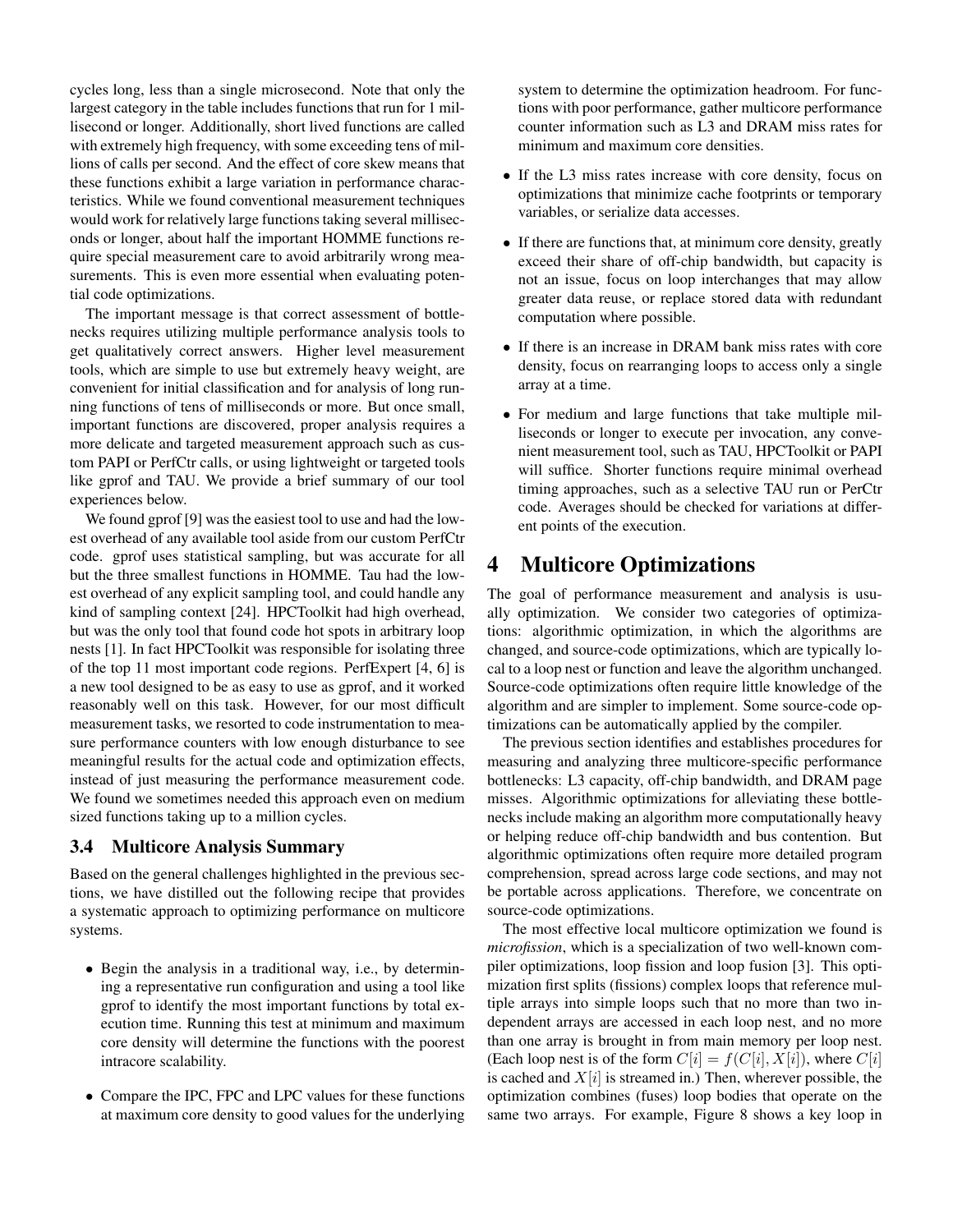```
do k=1,nlev
 do j=1,nv
  do i=1,nv
   T(i,j,k,n0) = T(i,j,k,n0) + \text{smooth}*(T(i,j,k,nm1) \&- 2.0D0*T(i,j,k,n0) + T(i,j,k,np1)v(i,j,1,k,n0) = v(i,j,1,k,n0) + smooth*(v(i,j,1,k,nm1) \&- 2.0D0*v(i,j,1,k,n0) + v(i,j,1,k,np1)v(i,j,2,k,n0) = v(i,j,2,k,n0) + smooth*(v(i,j,2,k,nm1) &
                   - 2.0D0*v(i,j,2,k,n0) + v(i,j,2,k,npl)div(i,j,k,n0) = div(i,j,k,n0) + smooth*(div(i,j,k,nm1) &<br>- 2.0D0*div(i,j,k,n0) + div(i,j,k,np1))
  end do
 end do
end do
```
Figure 8: Loops in HOMME typically iterate over many different arrays at the same time (code shows loop from PreqRobert update).

```
do k=1,nlev
do i=1, nv ! Load T(i,j,k,n0) into cache
  do i=1,nv ! May need to block across all loops in T
    T(i,j,k,n0) = (1.0 - 2.0*smooth) * T(i,j,k,n0)end do
end do
end do
do k=1,nlev
 do j=1,nv
  do i=1,nv
   \texttt{T}(i,j,k,n0) = \texttt{T}(i,j,k,n0) + \texttt{smooth} \times \texttt{T}(i,j,k,nm1)end do
 end do
end do
do k=1,nlev
 do j=1,nv
  do i=1,nv
   T(i,j,k,n0) = T(i,j,k,n0) + smooth * T(i,j,k,np1)end do
 end do
end do
```
Figure 9: Applying microfission to the first line of the loop body in Figure 8. At any one time, one array stays in the private cache while a second array is streamed in.

HOMME that accesses four different arrays and 24 different array sequences in a single loop. Figure 9 shows how the first line of the loop body is broken up so that each time only one array is brought into the private cache and at most one array is kept in the private cache.

This optimizations offers two critical benefits to code executing on a multicore chip or multichip node. First, it reduces the loop-level working set to two arrays. This may significantly reduce L3 cache misses. Second, it reduces the total number of independent locations being requested from the memory system across all the cores in a node. The result is a reduction in the number of DRAM page misses, while empowering the memory controllers to batch requests more intelligently. Finally, compilers are good at optimizing small loop bodies and thus end up producing better code once microfission has been applied.

A practical complication is that modern compilers are "smart" enough to fuse small loops and undo the optimization. To save the microfission optimization from such compiler transformations, we encapsulate each micro-loop in a separate function. While this process introduces a substantial CPU overhead (which could be avoided by better control of compiler optimiza-



Figure 10: Effect of performing the microfission optimization: L3 miss rate and off-chip BW cut in half, DRAM page hits more than doubled, and performance increased by 35%

tion), it still improves performance. This result clearly suggests defining a compiler switch or pragma to disable loop fusion.

One important assumption of microfission is that two arrays fit completely in one core's share of the on-chip caches. For the HOMME data sets used, this is the case, as each array for a single blocked element takes up just 48KB. If the arrays were too large to fit in the caches, blocking would be necessary.

The performance effects of microfission are illustrated in Figure 10 as measured on Ranger. The second set of bars (L2 MR) show that the L2 miss rate is essentially unaffected, increasing slightly from 7.4% to 7.9%, despite the increased private cache bandwidth incurred by the optimization. This confirms that private cache bandwidth is ample to support the lowest arithmetic intensity HPC codes, and that microfission is a multicore optimization having minimal effect on individual cores. The next bars to the right (L3 MR) illustrate the reduction in contention for shared on-chip resources. L3 miss rates, typically above 50% for HPC applications, are cut in half from 66% to 33% due to the local drop in working set size. Off-chip bandwidth needs are reduced accordingly. The DRAM page hit rate (bars labeled Page HR), previously below 20%, is 2.5 times as high, breaking the 50% mark, while the page miss rate (Page MR) is down from 53% to 25%. DRAM conflict miss rates (Page CR), representing the worst type of DRAM contention, are down by a more modest 11% from an already low rate of 27%. As a result of reducing resource contention, actual performance (the first set of bars) increased by 33% on Ranger and by 35% on Longhorn.

Microfission also improves intrachip/intranode scaling. Comparing the optimized code at 4 cores per chip to the base code at 1 core per chip, we see a 33% increase in scalability – on Ranger/Barcelona, the optimized code reaches 78% efficiency at 4 cores per chip and actually manages to benefit from 3 cores per chip. On Longhorn/Nehalem, the optimized version has 10% better intrachip scaling properties over the unoptimized version. However, comparing the optimized version at 4 cores per chip over the unoptimized base at 1 core per chip, the efficiency in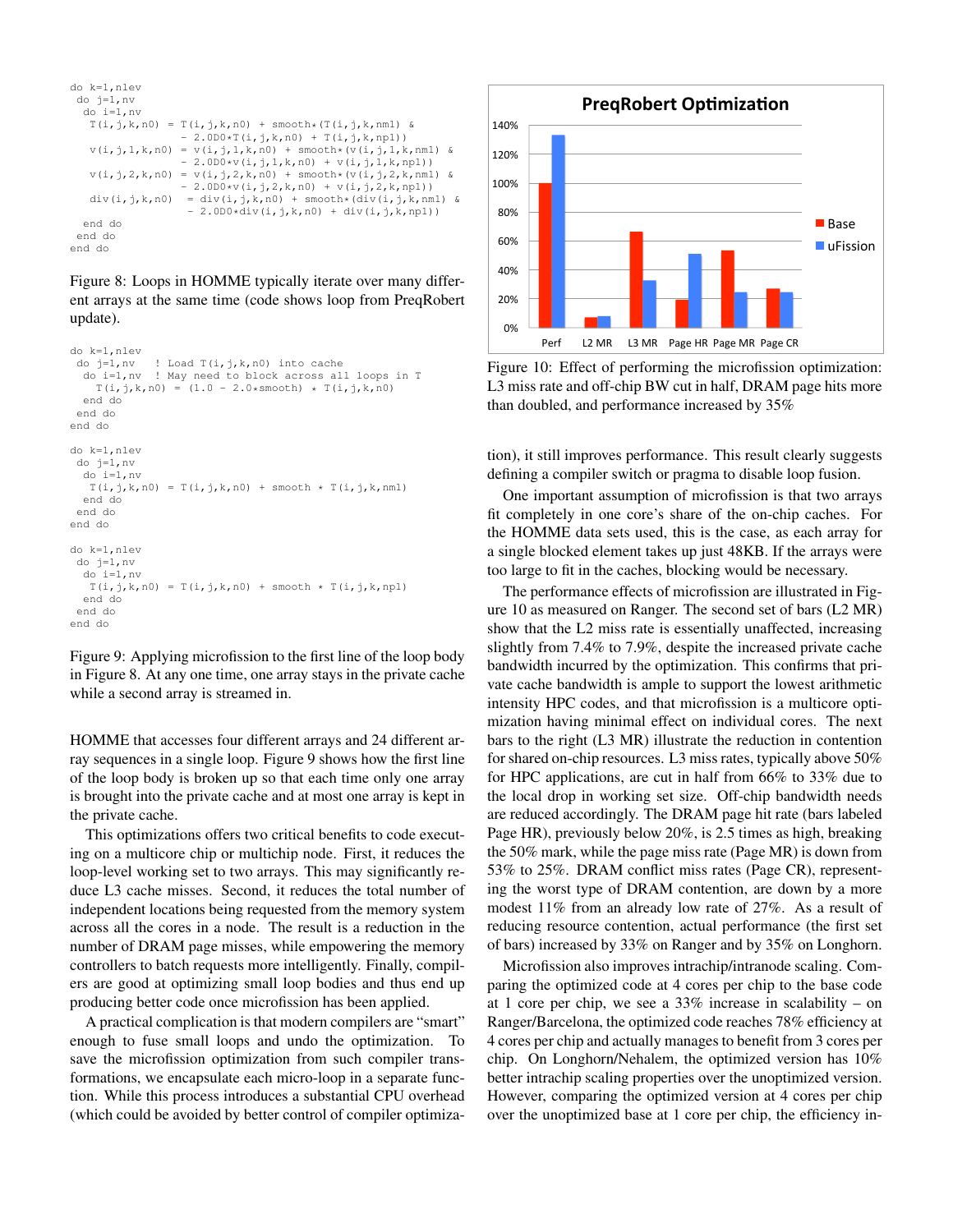creases to 58%, a 42% improvement in intrachip scalability that is able to benefit from all 4 cores.

The computational pattern that enables microfission, i.e., multiple terms in an equation discretized on the same grid, is common across regular HPC applications so that microfission should enhance the performance and scalability of many such applications. The detailed measurement and analysis of the performance of HOMME on multicore chips and the success of microfission suggests some guidelines for coding regular applications for multicore chips: (i) employ structures of arrays rather than arrays of structures, (ii) group all computations on a logical data structure in the same loop as much as possible, (iii) minimize the number of temporary arrays that are declared and used, and (iv) adjust array/loop block sizes to fit in the caches that are characteristic of multicore chips.

# 5 Related Research

The literature is full of work on optimizing specific scientific kernels for multicore CPUs, including stencil computations [5], sparse matrix-vector multiplication [25], and even a Lattice-Boltzmann computation [20]. Development of the STREAM benchmark suite [15, 16], which demonstrates highly optimized memory performance, was achieved based on detailed architectural knowledge. Mytkowicz et al. analyzed SPEC benchmarks using PAPI to read hardware counters and noted that measurement error due to measurement perturbation, OS context, and compiler flags can be so significant and unpredictable that correct performance conclusions cannot be easily drawn [18]. In fact, our study of a full-scale application in the context of a modern multicore supercomputer showed almost an order of magnitude greater perturbation. Their optimizations are measurement instead of code based – they recommend running tests over a wide range of OS parameters and validating any performance conclusions by conducting detailed tests to confirm hypotheses. Our research goes into more depth about measurement errors and how to avoid them or at least limit their impact.

Dongarra et al. focus attention on the impact of multicore architectures on scientific applications [8]. For example, they observed that multiple cores on a chip cannot be treated as a traditional SMP due to shared on-chip resources, and, as a result, new scientific code would become much more complex because it would have to take increasingly varying architectures into account. Whereas they further identify potential difficulties in programming and compilation for multicore architectures, they do not focus on issues with performance measurement.

Jayaseelan et al. investigate various performance characteristics of three compilers on the integer SPEC benchmarks, focusing on PAPI hardware counters as primary metrics [12]. They observed that different compilers do better in different functions, and that judging a compiler only by total program performance can be a mistake. They also note compiler differences in cache miss rates and fundamental instruction counts and recommend some optimizations. Our research focuses more on memory and less on CPU optimizations. We note the impact of the compiler on memory access patterns in the multicore regime and recommend fundamental but simple changes to the way compilers optimize code for multicore processors.

The previous research that most directly addresses bottleneck analysis and optimization approaches specific to multicore chips is the Roofline model from Berkeley [26]. This model defines a number of key performance metrics and uses microbenchmarks to estimate realistic values for a given hardware platform. Comparing the actual performance of several HPC proxy kernels (the original seven Berkeley dwarfs) then provides insight into multicore bottlenecks and code optimization techniques on a half dozen single-chip multicore systems. While insightful and useful, the Roofline paper focuses on a much coarser level, examines a different scale of programs, and targets more traditional optimization techniques like blocking and CPU-centric approaches such as successful vectorization and balancing multiplies with adds. It does not employ hardware counters, nor does it focus on the difficulties in making accurate measurements or interpretations of those measurements. Roofline does not consider the on-chip memory hierarchy or the complications of DRAM pages and access patterns along with their performance impact on high-level compiler optimizations.

# 6 Summary and Conclusion

This paper details an experimental study of intrachip/intranode scalability and the factors that determine this scalability for HPC applications running on systems with multicore chips and multichip nodes. Our study focuses on a deep analysis of HOMME, an at-scale application used for production climate modeling.

Our results demonstrate that effective measurement, analysis, and optimization of memory performance bottlenecks intrinsic to multicore nodes require a different and more complex approach than memory bottleneck detection and alleviation in unicore nodes. We show that multicore systems exhibit qualitative and quantitative differences in performance bottlenecks and metrics, in experimental and measurement issues, and in optimization strategies.

For example, we show that accurate memory performance measurements in multicore environments must account for the delayed effects of memory references and the nondeterministic interactions among the cores on a chip and/or node, which are immaterial or absent in unicore nodes. We further show the temporal context of the measurements to be critical, and obtaining sufficient measurement accuracy may require using multiple tools. We demonstrate a range of measurement techniques to overcome these complications. We also describe a structured process for effectively measuring the performance metrics critical to multicore chip and multichip node performance, including methods for interpreting these metrics to obtain an accurate definition of the causes of multicore-related memory performance bottlenecks.

Using this process, we have identified three key multicore memory performance bottlenecks: shared L3 cache capacity, shared off-chip bandwidth, and DRAM page conflicts. Driven by these bottlenecks, we developed a source-code loop-level optimization called microfission that, when applied to HOMME,